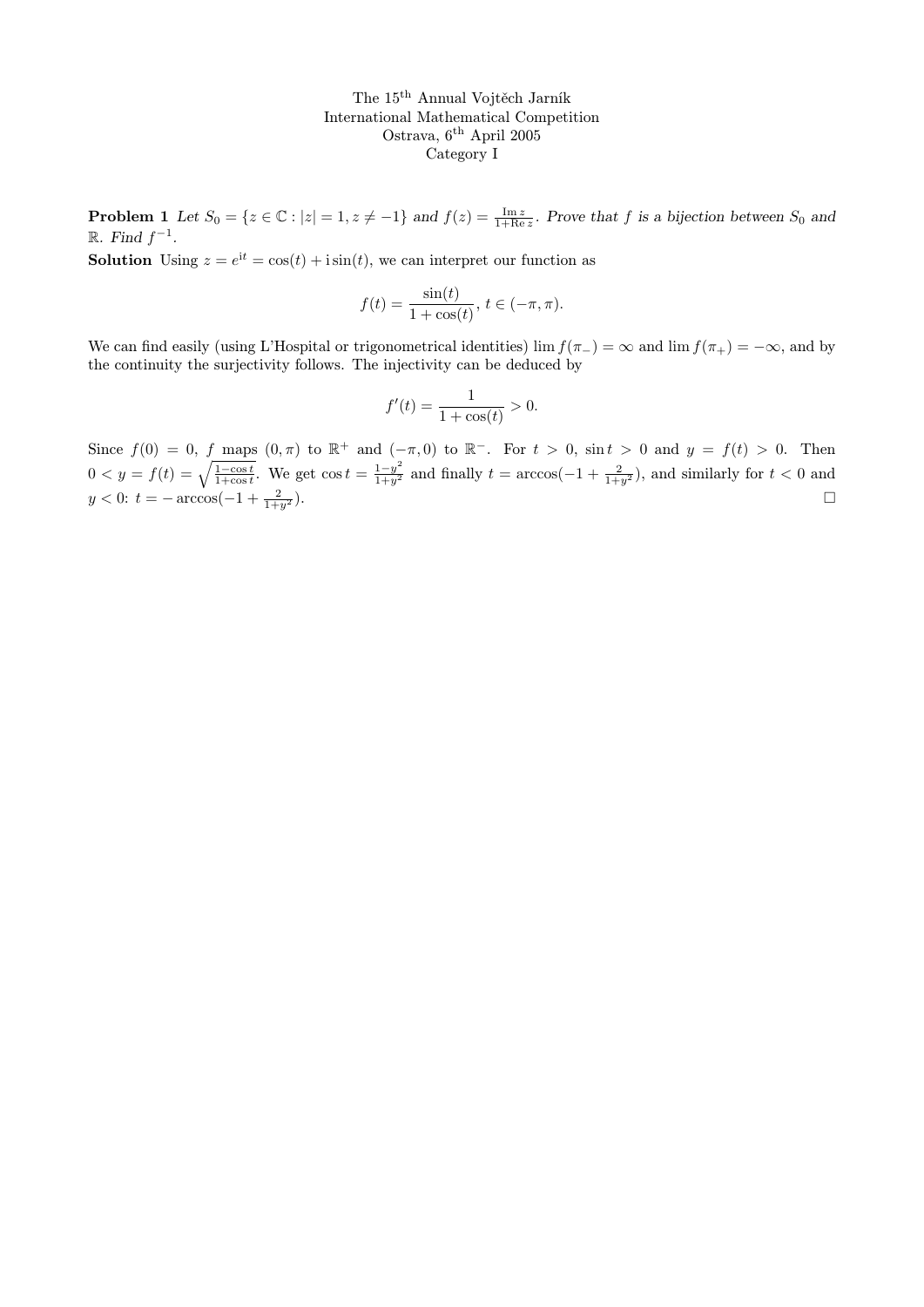The 15th Annual Vojtěch Jarník International Mathematical Competition Ostrava, 6th April 2005 Category I

**Problem 2** Let  $f: A^3 \to A$ , where A is a nonempty set and f satisfies:

- 1. for all  $x, y \in A$ ,  $f(x, y, y) = f(y, y, x) = x$  and
- 2. for all  $x_1, x_2, x_3, y_1, y_2, y_3, z_1, z_2, z_3 \in A$ ,

$$
f(f(x_1, x_2, x_3), f(y_1, y_2, y_3), f(z_1, z_2, z_3)) = = f(f(x_1, y_1, z_1), f(x_2, y_2, z_2), f(x_3, y_3, z_3)).
$$

Prove that for an arbitrary, fixed  $a \in A$ , the operation  $x + y = f(x, a, y)$  is an Abelian group addition. Solution Neutral element:

$$
a + x = f(a, a, x) = x = f(x, a, a) = x + a.
$$

Associativity:

$$
(x + y) + z = f(f(x, a, y), a, z) = f(f(x, a, y), f(a, a, a), f(a, a, z)) =
$$
  
=  $f(f(x, a, a), f(a, a, a), f(y, a, z)) = f(x, a, f(y, a, z)) = x + (y + z).$ 

Inverse element: Define  $-x$  to be  $f(a, x, a)$ . Now,

$$
x + (-x) = f(x, a, f(a, x, a)) = f(f(x, a, a), f(a, a, a), f(a, x, a)) =
$$
  
=  $f(f(x, a, a), f(a, a, x), f(a, a, a)) = f(x, x, a) = a.$ 

Commutativity:

$$
x + y = f(x, a, y) = f(f(a, a, x), f(a, a, a), f(y, a, a)) =
$$
  
=  $f(f(a, a, y), f(a, a, a), f(a, a, x)) = f(y, a, x) = y + x.$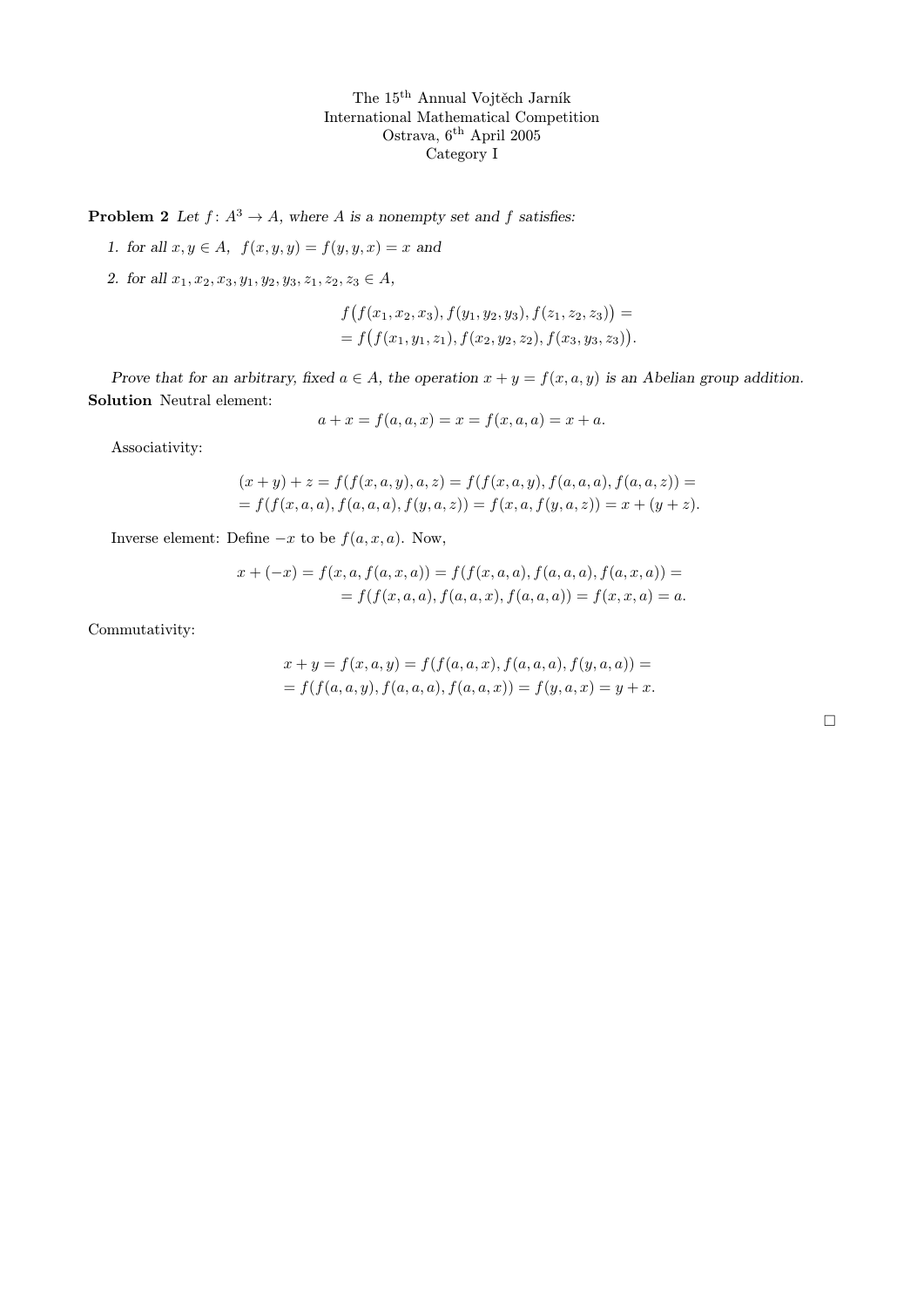The 15th Annual Vojtěch Jarník International Mathematical Competition Ostrava, 6th April 2005 Category I

**Problem 3** Find all reals  $\lambda$  for which there exists a non-zero polynomial P with real coefficients such that

$$
\frac{P(1) + P(3) + P(5) + \dots + P(2n - 1)}{n} = \lambda P(n)
$$

for all positive integers n. Find all such polynomials for  $\lambda = 2$ .

**Solution** Let P be a polynomial satisfying the given equation. Then, for all positive integers n,

$$
P(2n + 1) = \lambda((n + 1)P(n + 1) - nP(n))
$$

Hence  $P(2x+1) - \lambda((x+1)P(x+1) - xP(x))$  is a polynomial with infinitely many zeros; therefore it must be the zero polynomial. Conversely, if  $P$  is a polynomial satisfying

$$
P(2x+1) - \lambda((x+1)P(x+1) - xP(x)) = 0,
$$
\n(1)

we get (by putting  $x = 0$ )  $P(1) = \lambda P(1)$  and then by induction

$$
P(1) + P(3) + \dots + P(2n - 1) = \lambda n P(n)
$$

for all positive integers n. We can therefore equally well consider  $(1)$ .

The set of all real  $\lambda$  for which there is a non-trivial solution of (1) is given by the set

$$
\left\{\frac{2^k}{k+1}\right\}_k = \left\{1, \frac{4}{3}, 2, \dots\right\}
$$

where k runs through all non-negative integers. To prove this, let the pair  $(P, \lambda)$  be a solution for (1), and write  $P(x) = ax^k + Q(x)$  where  $a \neq 0$  and Q is a polynomial of degree less than k. Then the polynomial  $S(x) = (x+1)Q(x+1) - xQ(x)$  is of degree less than k as well, and hence

$$
(x+1)P(x+1) - xP(x) = a((x+1)^{k+1} - x^{k+1}) + S(x)
$$
  
= a(k+1)x<sup>k</sup> + T(x)

for some polynomial T of degree less than k. On the other hand, the degree-k-coefficient of  $P(2x + 1)$  is  $2^k a$ , and therefore we conclude from (1)

$$
2^k a = \lambda a(k+1)
$$

which is the same as  $\lambda = \frac{2^k}{k+1}$ . Conversely, let  $\lambda$  be of the form  $\frac{2^k}{k+1}$  for some non-negative integer k, and write  $P_n$ for the  $(n+1)$ -dimensional vector space of all real polynomials of degree at most n. By the computations above, we have a linear map

$$
\begin{array}{rcl}\nP_k & \longrightarrow & P_{k-1} \\
P & \mapsto & P(2x+1) - \lambda((x+1)P(x+1) - xP(x))\n\end{array}
$$

Since the dimension of  $P_{k-1}$  is less than the dimension of  $P_k$ , this map must have non-trivial kernel. Hence there is some non-zero polynomial  $P$  satisfying  $(1)$ .

Now let  $\lambda = 2$ . If k is the degree of P, we have seen that  $\frac{2^k}{k+1} = \lambda = 2$ , but this is only possible for  $k = 3$ . Putting  $x = 1$  in (1) we get  $P(1) = 2P(1)$ , so  $P(1) = 0$ . For  $x = -1$  we get

$$
P(-1) - 2(-P(-1)) = 0,
$$

which is  $P(-1) = 0$ . Hence  $P(x) = (x - 1)(x + 1)(ax + b)$  for some reals a, b. From  $P(1) + P(3) = 4P(2)$  we get  $P(3) = 4P(2)$ , hence

$$
2 \cdot 4 \cdot (3a + b) = 4 \cdot 3 \cdot (2a + b),
$$

that is,  $b = 0$ . Thus we got  $P(x) = a(x^3 - x)$ . The set of polynomials we are looking for form a non-trivial vector space contained in the one-dimensional vector space spanned by  $x^3 - x$ . Therefore these are exactly the solutions of (1) for  $\lambda = 2$ , and we are done.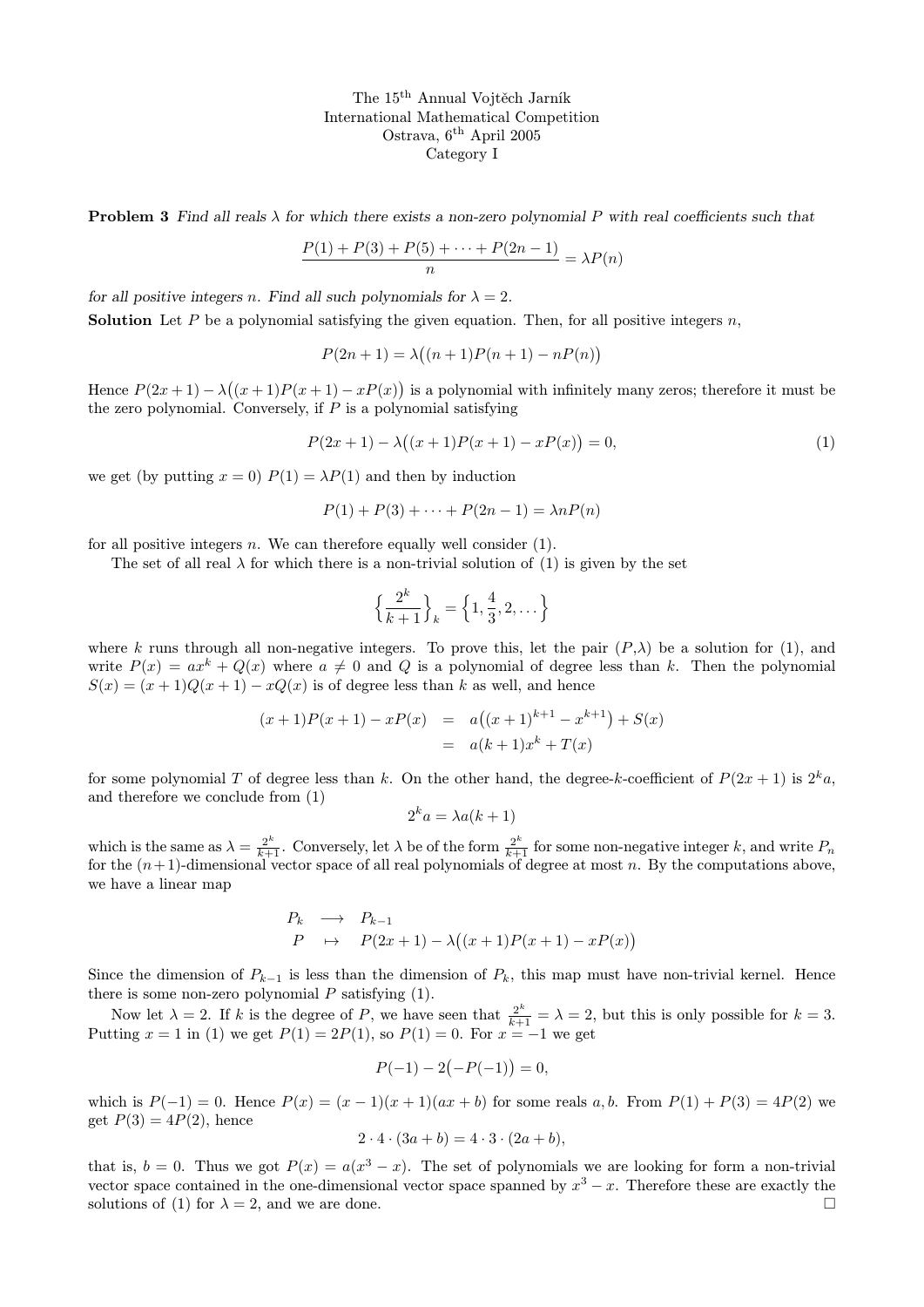## The 15th Annual Vojtěch Jarník International Mathematical Competition Ostrava, 6<sup>th</sup> April 2005 Category I

**Problem 4** Let  $(x_n)_{n\geq 2}$  be a sequence of real numbers such that  $x_2 > 0$  and  $x_{n+1} = -1 + \sqrt[n]{1 + nx_n}$  for  $n \geq 2$ . Find

- 1.  $\lim_{n\to\infty}x_n;$
- 2.  $\lim_{n\to\infty} nx_n$ .

## Solution

1. It follows by induction that the sequence  $(x_n)_{n\geq 2}$  is correctly defined and that  $x_n > 0$  for  $n \geq 2$ . From the Bernoulli inequality follows

$$
1 + nx_n = (1 + x_{n+1})^n \ge 1 + nx_{n+1},
$$

i.e. this sequence decrease (i.e. it is convergent). If  $\lim_{n\to\infty} x_n = x \geq 0$ , then

$$
1 + nx_n = (1 + x_{n+1})^n \ge (1 + x)^n \ge 1 + nx + \frac{n(n-1)}{2} \cdot x^2,
$$

i.e.  $0 \leq x^2 \leq \frac{2(x_n-x)}{n-1}$ . Because  $\lim_{n \to \infty} (x_n - x) = 0$  and  $\lim_{n \to \infty} (n-1) = \infty$ , we get  $x = 0$ , i.e.  $\lim_{n \to \infty} x_n = 0$ .

2. From the Stolz theorem, because  $\left(\frac{1}{x_n}\right)$ increase and  $\lim_{n\to\infty} \frac{1}{x_n} = \infty$  (after 1), we get

$$
\limsup_{n \to \infty} nx_n \le \limsup_{n \to \infty} \frac{1}{\frac{1}{x_n} - \frac{1}{x_{n+1}}} = \limsup_{n \to \infty} \frac{x_n x_{n+1}}{x_n - x_{n+1}}.
$$

It follows

$$
1 + nx_n = (1 + x_{n+1})^n \ge 1 + nx_{n+1} + \frac{n(n-1)}{2} \cdot x_{n+1}^2,
$$

i.e.  $x_n - x_{n+1} \ge \frac{n-1}{2} \cdot x_{n+1}^2$  and  $\limsup_{n \to \infty} nx_n \le \limsup_{n \to \infty}$  $\frac{n x_n}{\frac{n(n-1)}{2} \cdot x_{n+1}}$ . From the equality  $\ln(1 + x_{n+1}) =$  $\frac{\ln(1+nx_n)}{n}$  for  $n \ge 2$  and inequality  $x \le (1+x)\ln(1+x)$  for  $x \ge 0$  follows

$$
0 \le \limsup_{n \to \infty} nx_n \le \limsup_{n \to \infty} \frac{(1 + nx_n) \ln(1 + nx_n)}{\frac{n(n-1)}{2} \cdot x_{n+1}} =
$$
  
= 
$$
2 \cdot \limsup_{n \to \infty} \left( \frac{1 + nx_n}{n-1} \cdot \frac{\ln(1 + x_{n+1})}{x_{n+1}} \right) = 0.
$$

It follows  $0 \le \limsup_{n \to \infty} nx_n \le \limsup_{n \to \infty} nx_n \le 0$ , i.e.  $\lim_{n \to \infty} nx_n = 0$ .

3. From 1 and 2 and  $\lim_{t\to 0} \frac{\ln t}{t} = 1$  follows

$$
\lim_{n \to \infty} \frac{x_{n+1}}{x_n} = \lim_{n \to \infty} \frac{x_{n+1}}{\ln(1 + x_{n+1})} \cdot \frac{\ln(1 + nx_n)}{nx_n} = 1.
$$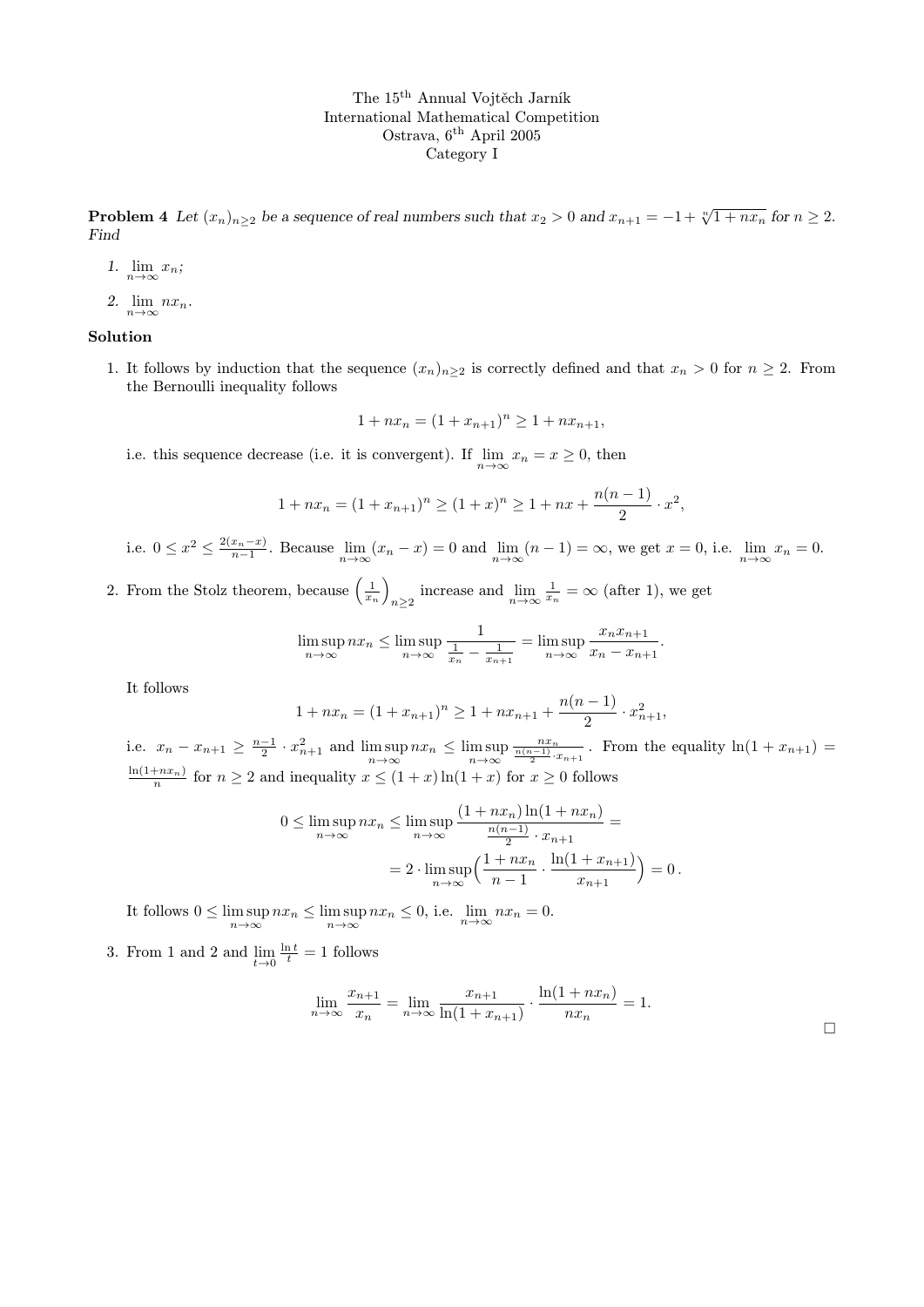The 15th Annual Vojtěch Jarník International Mathematical Competition Ostrava, 6th April 2005 Category II

Problem 1 For an arbitrary square matrix  $M$ , define

$$
\exp(M) = I + \frac{M}{1!} + \frac{M^2}{2!} + \frac{M^3}{3!} + \dots
$$

Construct  $2 \times 2$  matrices A and B such that  $\exp(A + B) \neq \exp(A) \exp(B)$ .

**Solution** Note that if A and B commute then obviously  $exp(A+B) = exp(A) exp(B)$ . So A and B should not commute.

Let  $A = \begin{pmatrix} 0 & 1 \\ 0 & 0 \end{pmatrix}$  and  $B = \begin{pmatrix} 0 & 0 \\ 1 & 0 \end{pmatrix}$ . Then  $A^2 = B^2 = 0$ ,

$$
\exp(A) = I + A = \begin{pmatrix} 1 & 1 \\ 0 & 1 \end{pmatrix}, \quad \exp(B) = I + B = \begin{pmatrix} 1 & 0 \\ 1 & 1 \end{pmatrix},
$$

$$
\exp(A) \exp(B) = \begin{pmatrix} 2 & 1 \\ 1 & 1 \end{pmatrix}.
$$

On the other hand,

$$
(A+B)^k = \begin{cases} \begin{pmatrix} 1 & 0 \\ 0 & 1 \end{pmatrix} & k \quad \text{is even} \\ \begin{pmatrix} 0 & 1 \\ 1 & 0 \end{pmatrix} & k \quad \text{is odd} \end{cases}
$$

so

$$
\exp(A+B) = \begin{pmatrix} \sum_{k=0}^{\infty} \frac{1}{(2k)!} & \sum_{k=0}^{\infty} \frac{1}{(2k+1)!} \\ \sum_{k=0}^{\infty} \frac{1}{(2k+1)!} & \sum_{k=0}^{\infty} \frac{1}{(2k)!} \end{pmatrix} = \begin{pmatrix} \cosh 1 & \sinh 1 \\ \sinh 1 & \cosh 1 \end{pmatrix}.
$$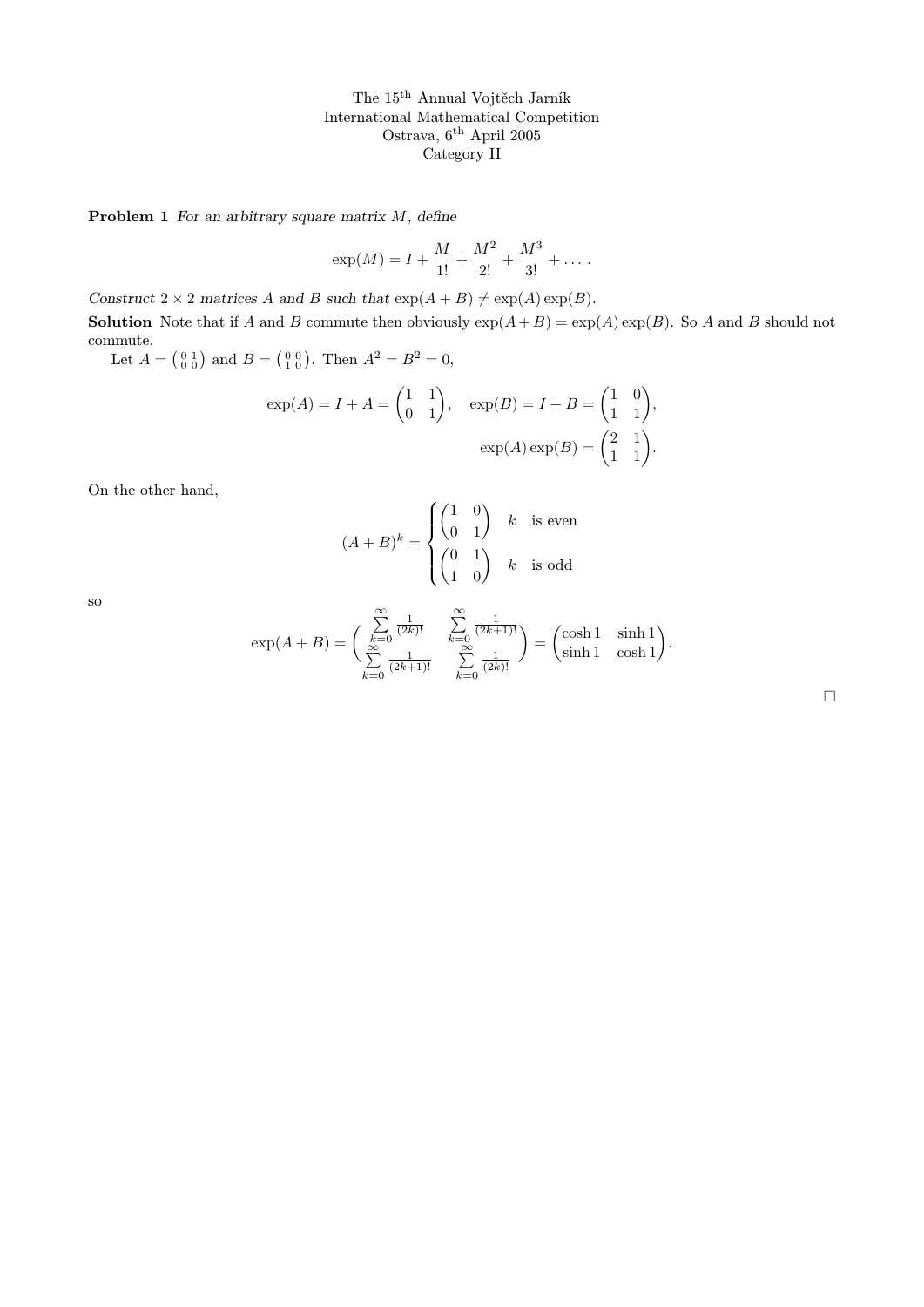The 15th Annual Vojtěch Jarník International Mathematical Competition Ostrava, 6<sup>th</sup> April 2005 Category II

**Problem 2** Let  $(a_{i,j})_{i,j=1}^n$  be a real matrix such that  $a_{i,i} = 0$  for  $i = 1, 2, ..., n$ . Prove that there exists a set  $\mathcal{J} \subset \{1, 2, \ldots, n\}$  of indices such that

$$
\sum_{\substack{i \in \mathcal{J} \\ j \notin \mathcal{J}}} a_{i,j} + \sum_{\substack{i \notin \mathcal{J} \\ j \in \mathcal{J}}} a_{i,j} \ge \frac{1}{2} \sum_{i,j=1}^n a_{i,j}.
$$

**Solution** For every  $\mathcal{I} \subset \{1, 2, ..., n\}$  let  $F(\mathcal{I})$  be defined as follows:

$$
F(\mathcal{I}) = \sum_{i \in \mathcal{I}, j \notin \mathcal{I}} a_{i,j} + \sum_{i \notin \mathcal{I}, j \in \mathcal{I}} a_{i,j}.
$$

Let  $\mathcal{J} \subset \{1, 2, \ldots, n\}$  satisfy the condition  $F(\mathcal{J}) = \max\{F(\mathcal{I}) : \mathcal{I} \subset \{1, 2, \ldots, n\}\}\.$  We aim to prove, that  $F(\mathcal{J}) \geq \frac{1}{2} \sum_{i,j=1}^n a_{i,j}.$ 

For  $k \in \mathcal{J}$  we have

$$
0 \leq F(\mathcal{J}) - F(\mathcal{J} \setminus \{k\}) = \sum_{j \notin \mathcal{J}} a_{k,j} + \sum_{i \notin \mathcal{J}} a_{i,k} - \sum_{j \in \mathcal{J}} a_{k,j} - \sum_{i \in \mathcal{J}} a_{i,k}.
$$

Summing the above inequalities with  $k \in \mathcal{J}$  we obtain

$$
0 \le F(\mathcal{J}) - 2 \sum_{\substack{i \in \mathcal{J} \\ j \in \mathcal{J}}} a_{i,j} \quad \text{hence} \quad \sum_{\substack{i \in \mathcal{J} \\ j \in \mathcal{J}}} a_{i,j} \le \frac{1}{2} F(\mathcal{J}).
$$

Similarily, for  $k \notin \mathcal{J}$  we have

$$
0 \leq F(\mathcal{J}) - F(\mathcal{J} \cup \{k\}) = \sum_{j \in \mathcal{J}} a_{k,j} + \sum_{i \in \mathcal{J}} a_{i,k} - \sum_{j \notin \mathcal{J}} a_{k,j} - \sum_{i \notin \mathcal{J}} a_{i,k}.
$$

Summing the above inequalities with  $k \notin \mathcal{J}$  we obtain

$$
0 \le F(\mathcal{J}) - 2 \sum_{\substack{i \notin \mathcal{J} \\ j \notin \mathcal{J}}} a_{i,j} \quad \text{hence} \quad \sum_{\substack{i \notin \mathcal{J} \\ j \notin \mathcal{J}}} a_{i,j} \le \frac{1}{2} F(\mathcal{J}).
$$

Finally, we have:

$$
\frac{1}{2} \sum_{i,j=1}^{n} a_{i,j} = \frac{1}{2} \Big( \sum_{\substack{i \in \mathcal{J} \\ j \in \mathcal{J}}} a_{i,j} + \sum_{\substack{i \notin \mathcal{J} \\ j \notin \mathcal{J}}} a_{i,j} + F(\mathcal{J}) \Big) \le
$$
\n
$$
\leq \frac{1}{2} \Big( \frac{1}{2} F(\mathcal{J}) + \frac{1}{2} F(\mathcal{J}) + F(\mathcal{J}) \Big) = F(\mathcal{J}).
$$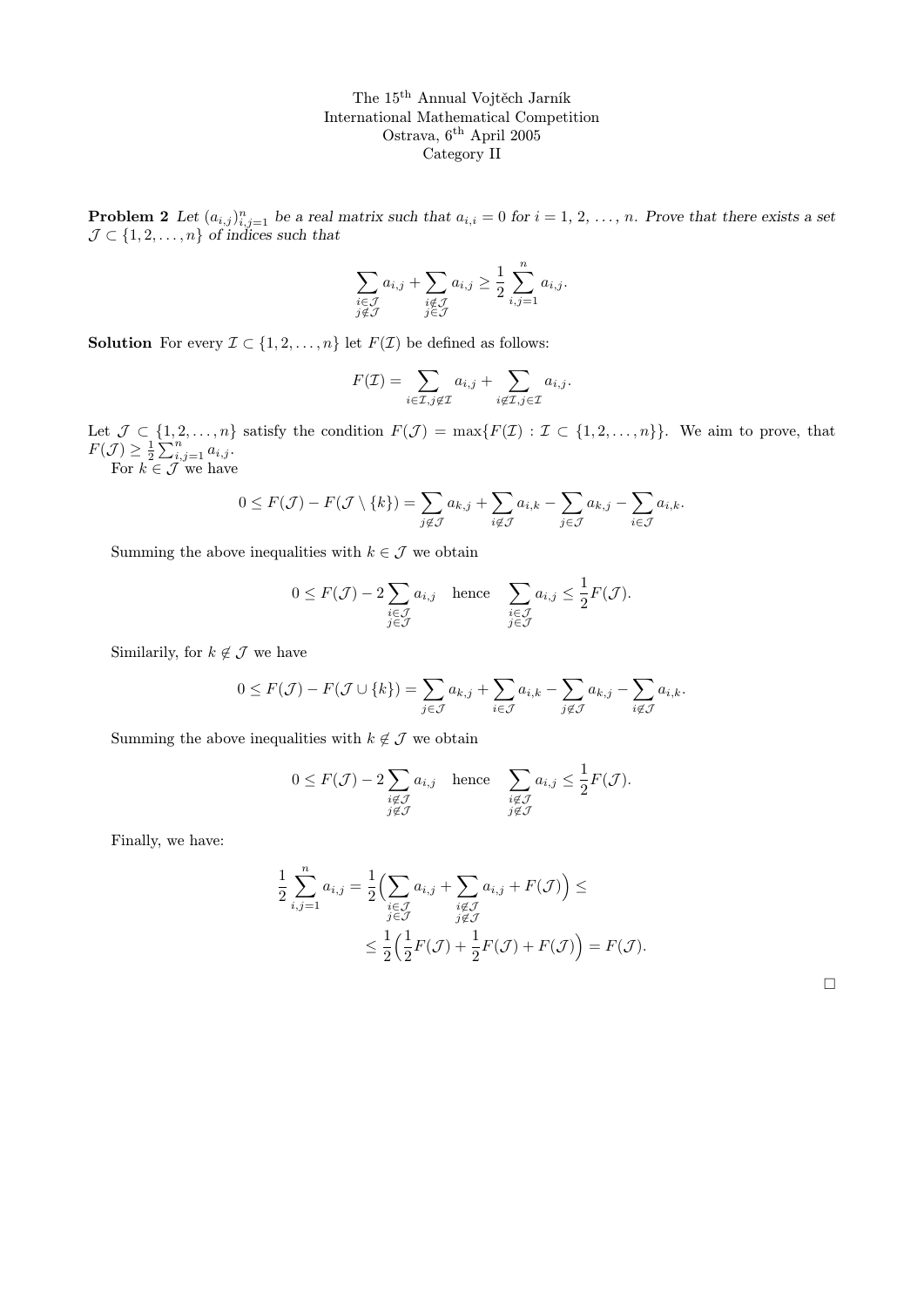The 15th Annual Vojtěch Jarník International Mathematical Competition Ostrava, 6<sup>th</sup> April 2005 Category II

**Problem 3** Let  $f : [0,1] \times [0,1] \rightarrow \mathbb{R}$  be a continuous function. Find the limit

$$
\lim_{n \to \infty} \left( \frac{(2n+1)!}{(n!)^2} \right)^2 \int_0^1 \int_0^1 (xy(1-x)(1-y))^n f(x,y) \, dx \, dy.
$$

**Solution** Answer:  $f(\frac{1}{2}, \frac{1}{2})$ .

Proof: Set

$$
L_n(f) = \left(\frac{(2n+1)!}{(n!)^2}\right)^2 \iint\limits_Q (xy(1-x)(1-y))^n f(x,y) dx dy.
$$

Step 1.  $\lim_{n \to \infty} L_n(x^k y^l) = \frac{1}{2^{k+l}} = \left(\frac{1}{2}\right)^k \left(\frac{1}{2}\right)^l$ . This is a straightforward calculation:

$$
\iint_{Q} (xy(1-x)(1-y))^{n} x^{k} y^{l} dx dy = \int_{0}^{1} x^{n+k} (1-x)^{n} dx \int_{0}^{1} y^{n+l} (1-y)^{n} dy =
$$
\n
$$
\text{(integrate by parts)} = \frac{(n+k)! n!}{(2n+k+1)!} \cdot \frac{(n+l)! n!}{(2n+l+1)!}.
$$

Thus

$$
\lim_{n \to \infty} L_n(x^k y^l) = \lim_{n \to \infty} \frac{(n+1)(n+2)\dots(n+k)}{(2n+2)(2n+3)\dots(2n+k+1)} \cdot \frac{(n+1)(n+2)\dots(n+l)}{(2n+2)(2n+3)\dots(2n+l+1)} = \frac{1}{2^{k+l}}.
$$

Step 2. The desired result is satisfied for every polynomial  $P(x, y)$ . Indeed, the limit and  $L_n$  are linear operators.

Step 3. Fix an arbitrary  $\varepsilon > 0$ . A polynomial  $P(x, y)$  can be chosen such that  $|f(x, y) - P(x, y)| < \varepsilon$  for every  $(x, y) \in Q$ . Then

$$
|L_n(f) - L_n(P)| \le L_n(|f - P|) < L_n(\varepsilon \cdot \mathbb{I}) = \varepsilon,
$$

where  $\mathbb{I}(x, y) = 1$ , for every  $(x, y) \in Q$ .

According to step 2 there exists  $n_0$  such that  $|L_n(P) - P(\frac{1}{2}, \frac{1}{2})| < \varepsilon$  for  $n \ge n_0$ . For these integers

$$
\left| L_n(f) - f\left(\frac{1}{2}, \frac{1}{2}\right) \right| \leq \left| L_n(f) - L_n(P) \right| + \left| L_n(P) - P\left(\frac{1}{2}, \frac{1}{2}\right) \right| + \left| f\left(\frac{1}{2}, \frac{1}{2}\right) - P\left(\frac{1}{2}, \frac{1}{2}\right) \right| < 3\varepsilon,
$$

which concludes the proof.  $\Box$